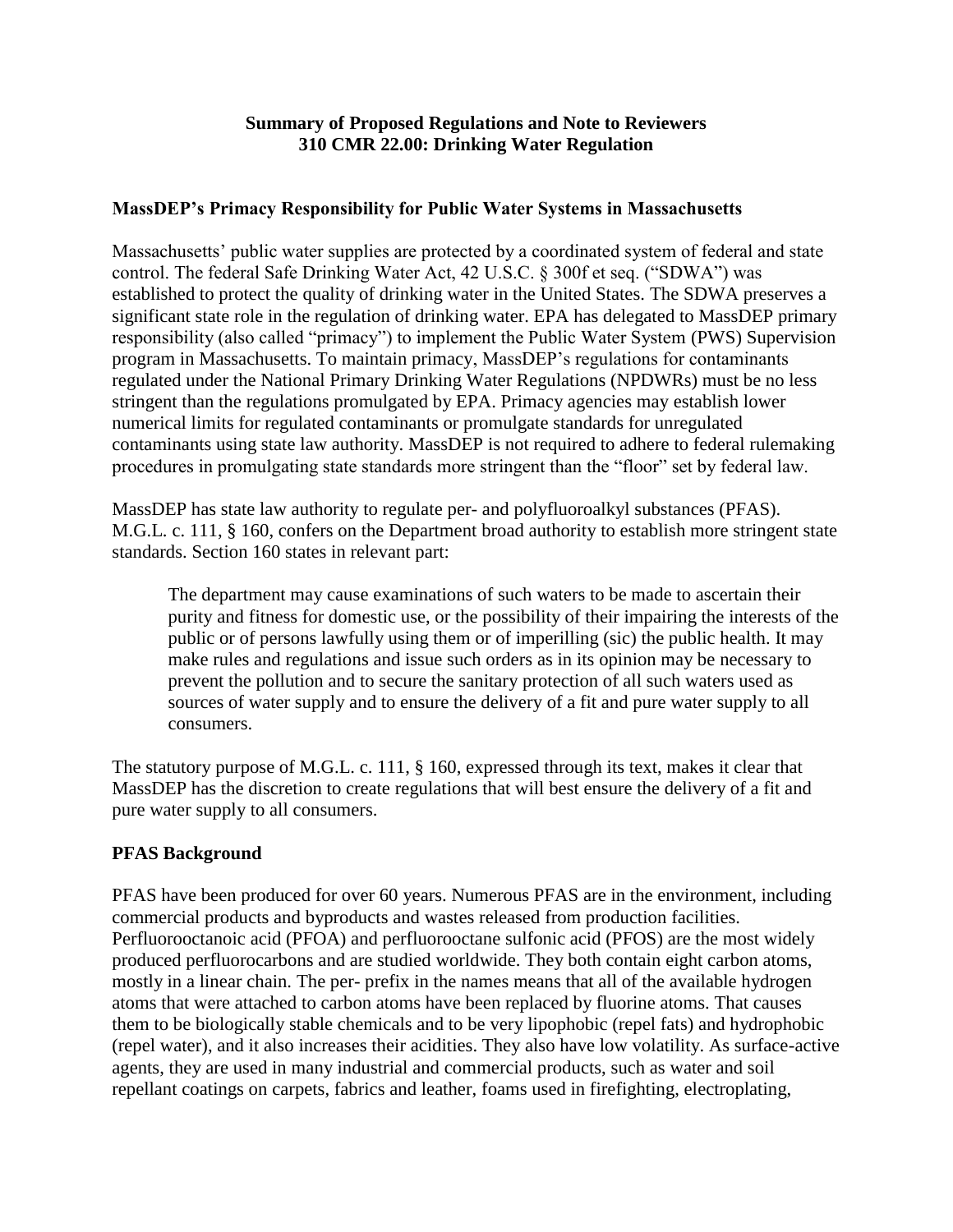photography, paper coatings, and pesticides. PFOA and PFOS can form by degradation from higher molecular weight perfluorocarbons.

In May 2016, EPA revised its provisional drinking water health advisories for PFOA and PFOS downward to 70 parts per trillion (ppt) for the sum of PFOA and PFOS. The lifetime health advisory is to be applied to PFOA and PFOS individually, or in combination, if both chemicals are present above the reporting limit. This change significantly increased the number of water systems with levels of concern.

In June 2018, due to health concerns, MassDEP established an Office of Research and Standards Guideline (ORSG) level for drinking water that extended the EPA advisory to include PFOS, PFOA, perfluorononanoic acid (PFNA), perfluorohexane sulfonic acid (PFHxS), and perfluoroheptanoic acid (PFHpA). The ORSG level is 70 ppt, and applies to the total summed level of all five compounds. Based on this ORSG, MassDEP recommends the following:

1. Consumers in sensitive subgroups (pregnant women, nursing mothers and infants) not consume water when the level of the five PFAS substances, individually or in combination, is above 70 ppt.

2. Public water suppliers take steps expeditiously to lower levels of the five PFAS, individually or in combination, to below 70 ppt for all consumers.

Based on the latest technical information from MassDEP's Office of Research and Standards, MassDEP proposed earlier this year a groundwater (GW-1) clean up standard in the Massachusetts Contingency Plan, 310 CMR 40.0000, at 20 ppt for the sum of the concentrations of six PFAS compounds, including all five compounds addressed by the ORSG and perfluorodecanoic acid (PFDA). Since 2013, the sum of the concentrations of the six PFAS compounds above 20 ppt have been detected at over 20 PWSs in Massachusetts.

## **Proposed Revisions**

The proposed new regulation establishes a Total PFAS Maximum Contaminant Level (MCL) of 20 ppt for six PFAS contaminants: PFOS, PFOA, PFHxS, PFNA, PFHpA, and PFDA. This proposal is consistent with the proposed groundwater (GW-1) clean up standard in the Massachusetts Contingency Plan, 310 CMR 40.0000 and technical information from MassDEP's Office of Research and Standards.

Public Water Systems in Massachusetts include 526 Community Water Systems (such as municipalities, trailer parks, apartments/condominiums, and prisons that serve residential customers year-round), 252 Non-Transient, Non-Community Water Systems (NTNCs) (such as schools, daycares, and larger businesses serving 25 or more of the same non-residential people each day, and 865 Transient, Non-Community Water Systems (TNCs) (such as recreational areas, campgrounds, hotels and motels, and small businesses). This proposed rule will apply to all public water systems. Community Water Systems and NTNCs will be required to meet all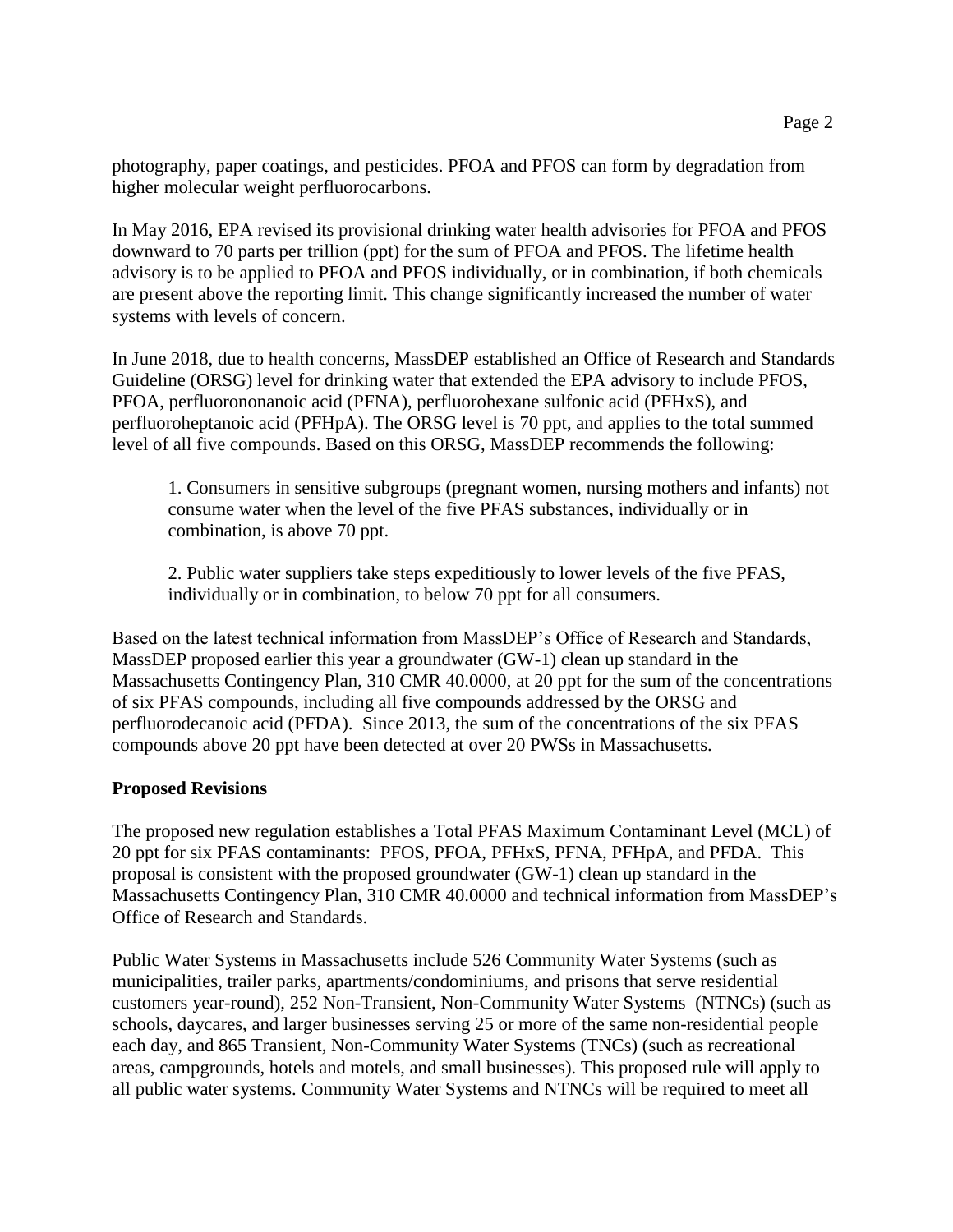requirements under 310 CMR 22.07(G). These systems either serve entire communities, or in the case of NTNC systems, do not serve residences, but do serve the same people on a regular basis (*e.g.*, schools, offices). This proposed rule requires that TNCs collect one sample of PFAS and submit the results to MassDEP. This will help MassDEP determine the extent of PFAS presence in TNCs. Most people drinking water from these facilities are not doing so consistently every day so their exposure to PFAS from these PWSs is limited. The proposed rule for TNCs requires one sample from these systems. If that one sample result merits, additional follow up actions would be required as determined on a system-by-system basis.

The proposed regulation includes minimum reporting requirements, required actions when PFAS is detected, conditions under which sample results may be invalidated, how compliance is determined, monitoring protocols and schedules, analytical requirements, technologies available for treating PFAS in water, applicability to different types of Public Water Supplies and information on health effects of these compounds for use in Consumer Confidence Reports. Under the proposed regulation, systems subject to the MCL will initially be required to take quarterly samples over the course of one year. Thereafter, depending on the results, systems will transition to more or less frequent routine monitoring depending on the results of their initial testing. The proposed regulation provides for monitoring waivers if specific circumstances are met.

**Schedule**: Implementation under the proposed rule will be staggered by population served and type of system. Public water systems serving more than 50,000 consumers each will be required to initiate monitoring by April 1, 2020. This affects 20 systems serving approximately 4.3 million consumers. Systems serving less than or equal to 50,000 but more than 10,000 consumers will be required to initiate monitoring by October 1, 2020. This affects 106 systems serving approximately 2.6 million consumers. Systems serving less than or equal to 10,000 consumers will be required to initiate monitoring by October 1, 2021. There are 569 systems serving 10,000 or fewer consumers, affecting 708,000 consumers. All Transient Non-Community systems that have not previously sampled must complete monitoring by September 30, 2022.

**Note to Reviewers:** MassDEP is interested in receiving public comments on several aspects of the draft regulations. These are:

1. **Applicability of Regulations.** The proposed rule applies to all public water systems. Community and NTNC systems will be required to meet all requirements under 310 CMR 22.07(G). These systems either serve entire communities, or in the case of NTNC systems, do not serve residences, but do serve the same people on a regular basis such as places of work, schools, daycares and recreational areas. The rule also requires that TNCs, which serve a transient or changing set of consumers like rest areas or restaurants, collect one sample and submit the results to MassDEP. If TNCs were to be regulated further, a separate risk assessment designed for TNC consumers would be appropriate due to differing exposure assumptions at these facilities. That assessment would likely result in calculation of a different MCL value for these systems.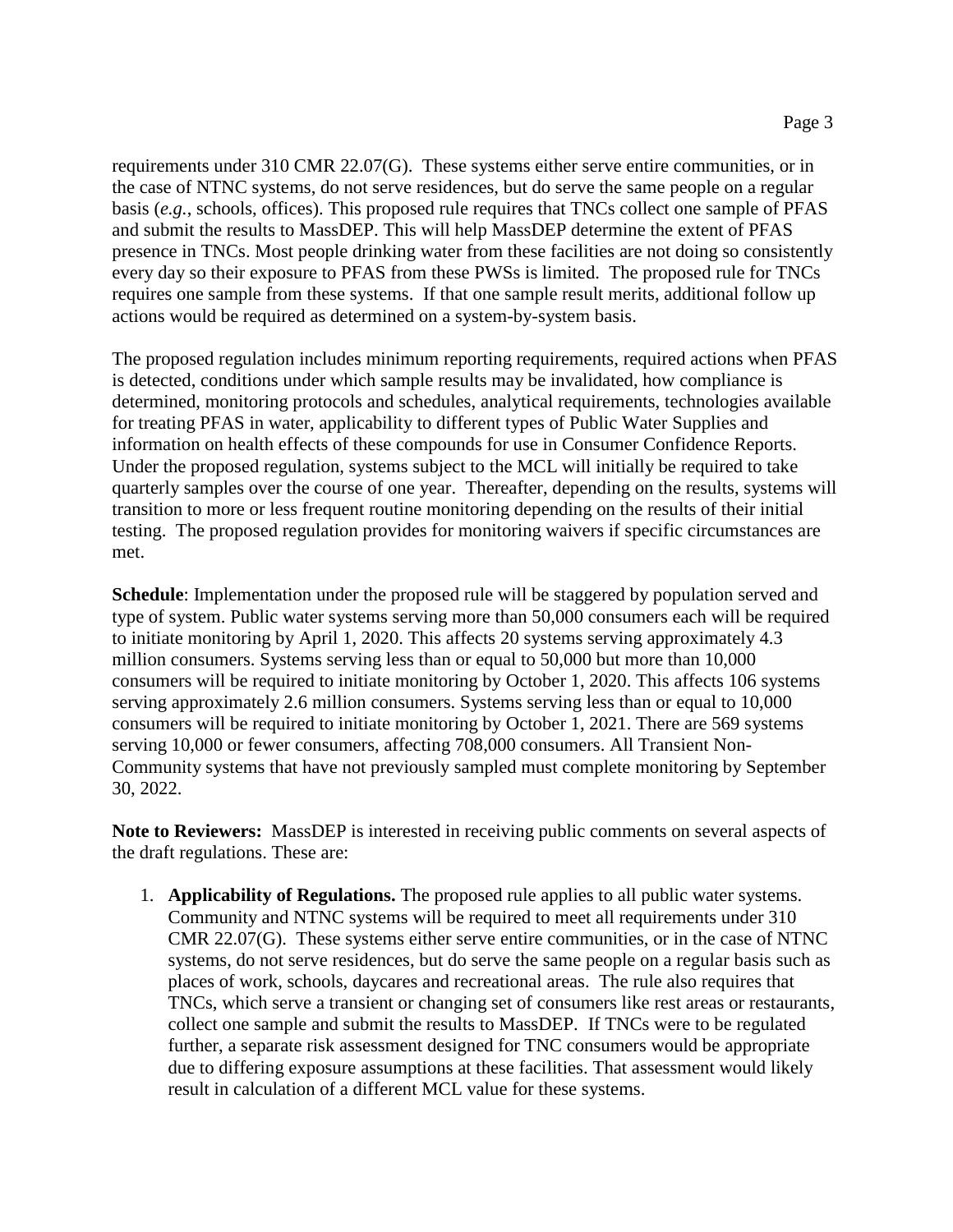- 2. **Staggered Implementation**. MassDEP has proposed that Public Water Suppliers begin initial monitoring on a schedule based on their population served. The regulations propose the following schedule:
	- For Community and NTNC PWSs serving more than 50,000 individuals, begin April 1, 2020 (4.3 million consumers affected);
	- For Community and NTNC PWSs serving 50,000 individuals or fewer, but greater than 10,000 individuals, begin by October 1, 2020 (2.6 million consumers affected);
	- For Community and NTNC PWSs serving 10,000 or fewer individuals, begin by October 1, 2021 (708,000 consumers affected); and
	- TNCs must collect a single sample by September 30, 2022.

MassDEP has proposed this staggered start to accommodate an anticipated demand for services related to laboratory analyses, engineering design, equipment procurement, and construction.

- 3. **Monitoring Scheme**. MassDEP has various monitoring thresholds and schedules for initial monitoring, routine monitoring, increased monitoring as a result of PFAS detection, and monitoring waivers. In its proposal, MassDEP seeks to balance the risk to public health from short-term exposure with the cost of monitoring.
- 4. **Electronic Reporting.** MassDEP proposes that monitoring results be submitted electronically to the department to increase responsiveness by both MassDEP and the PWS, to increase the efficiency of data management, and to decrease the likelihood of human error by decreasing the number of times the data will be handled.
- **5. Consumer Notice.** MassDEP is proposing an early notification, before there has been a determination that the MCL has been violated, in the cases where the average of a PFAS detection and a confirmatory sample exceeds the Total PFAS MCL. This early warning recognizes the sub-chronic risk of exposure and that at-risk sub-populations may choose to take action and discontinue using the water before a determination has been made that there is an MCL violation.
- 6. **Compliance Calculation.** MassDEP has proposed that the compliance calculation be based on a Running Quarterly Average of monthly compliance monitoring result(s) from each of the prior three calendar months. Samples with results below the Minimum Reporting Levels ("MRLs" or those minimum concentrations that can be reported as a quantitated value for a target analyte in a sample following analysis) but above one-third of the MRL do contain PFAS. To recognize this presence of PFAS in a sample, MassDEP proposes if an analytical result is equal to or greater than one-third of the MRL